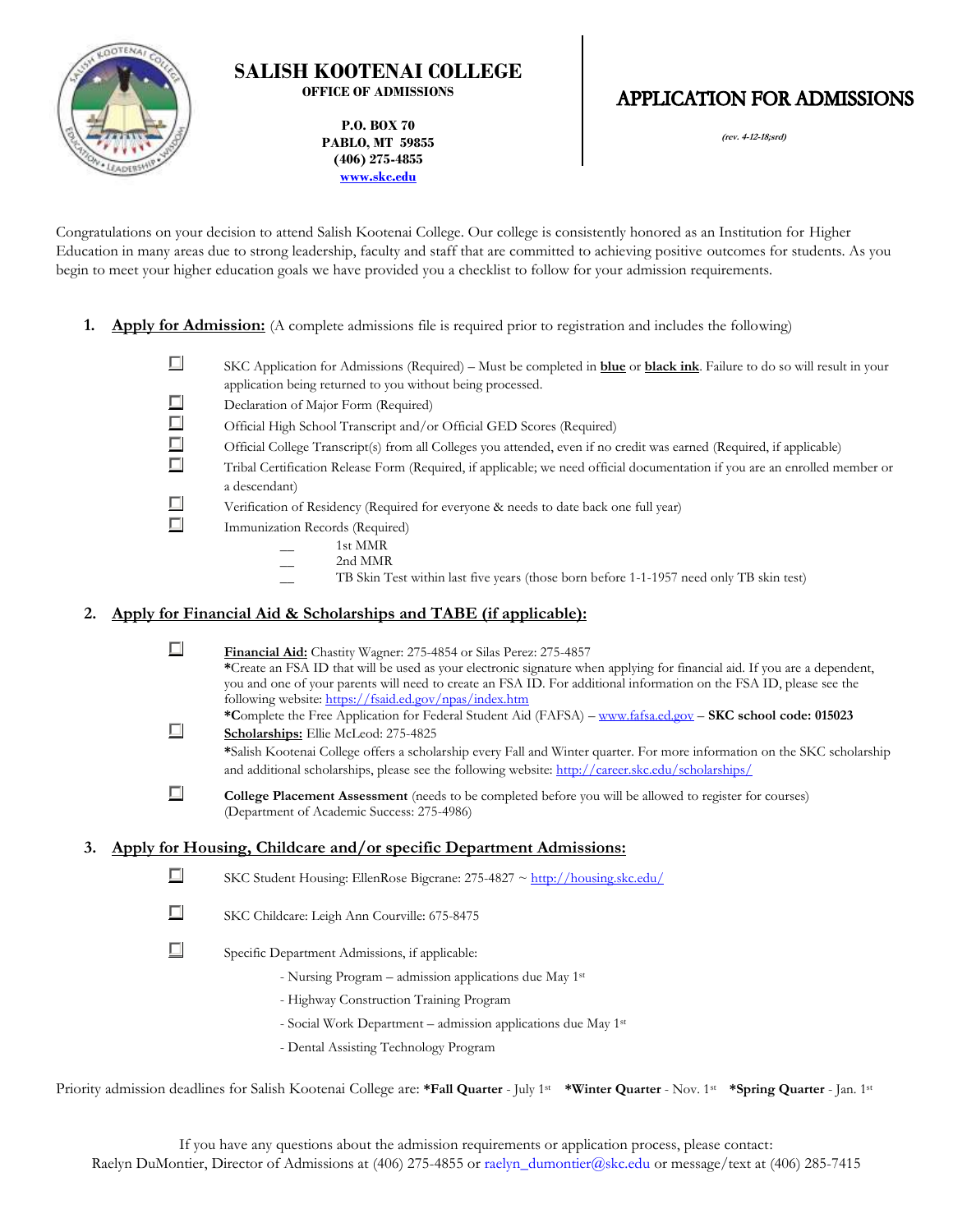| <b>SALISH KOOTENAI COLLEGE</b><br><b>APPLICATION FOR ADMISSIONS</b><br><b>OFFICE OF ADMISSIONS</b><br><b>P.O. BOX 70</b><br>(rev. 4-12-18;srd)<br><b>PABLO, MT 59855</b><br>$(406)$ 275-4855<br>www.skc.edu                    |  |
|--------------------------------------------------------------------------------------------------------------------------------------------------------------------------------------------------------------------------------|--|
| Which Quarter do you plan to enroll: $\Box$ Fall $\Box$ Winter $\Box$ Spring Year:<br>Do you plan to Enroll: $\Box$ Full-Time $\Box$ Part-Time                                                                                 |  |
| PLEASE PRINT CLEARLY                                                                                                                                                                                                           |  |
| PERSONAL INFORMATION                                                                                                                                                                                                           |  |
|                                                                                                                                                                                                                                |  |
| Social Security Number: _ _ _ _ _ _ _ _ _ _ _ _ _ _ Date of Birth: _ _/___/ ____ Sex: Male _ Female _                                                                                                                          |  |
|                                                                                                                                                                                                                                |  |
|                                                                                                                                                                                                                                |  |
|                                                                                                                                                                                                                                |  |
| Email address: Lawrence and the contract of the contract of the contract of the contract of the contract of the contract of the contract of the contract of the contract of the contract of the contract of the contract of th |  |
| Marital Status: Married $\Box$ Single $\Box$ Divorced $\Box$ Separated $\Box$ Widowed $\Box$                                                                                                                                   |  |
| Are you a Veteran? Yes $\Box$ No $\Box$ Are you a U.S. Citizen? Yes $\Box$ No $\Box$                                                                                                                                           |  |
| If you are not a U.S. Citizen were you granted permanent residency to the U.S.? Yes $\square$ No $\square$                                                                                                                     |  |
| <b>ETHNICITY INFORMATION</b>                                                                                                                                                                                                   |  |
| The following information is requested based on funding provided by the Tribally Controlled Community College<br>Assistance Act of 1978:                                                                                       |  |
| What is your ethnicity? Yes $\Box$ Hispanic or Latino No $\Box$ Not Hispanic or Latino                                                                                                                                         |  |
| If you selected not Hispanic please select all that apply:                                                                                                                                                                     |  |
| $\Box$ American Indian or Alaska Native<br>$\Box$ Asian                                                                                                                                                                        |  |
| Native Hawaiian or Other Pacific Islander<br><b>Black or African American</b>                                                                                                                                                  |  |
| $\Box$ White                                                                                                                                                                                                                   |  |
| Are you an enrolled member of a federally recognized tribe? Yes $\Box$ No $\Box$ Census/Enrollment #:<br>Are you a Descendant of an enrolled member (Parent or Grandparent)? Yes $\square$ No $\square$                        |  |
| $\Box$                                                                                                                                                                                                                         |  |
| □                                                                                                                                                                                                                              |  |
|                                                                                                                                                                                                                                |  |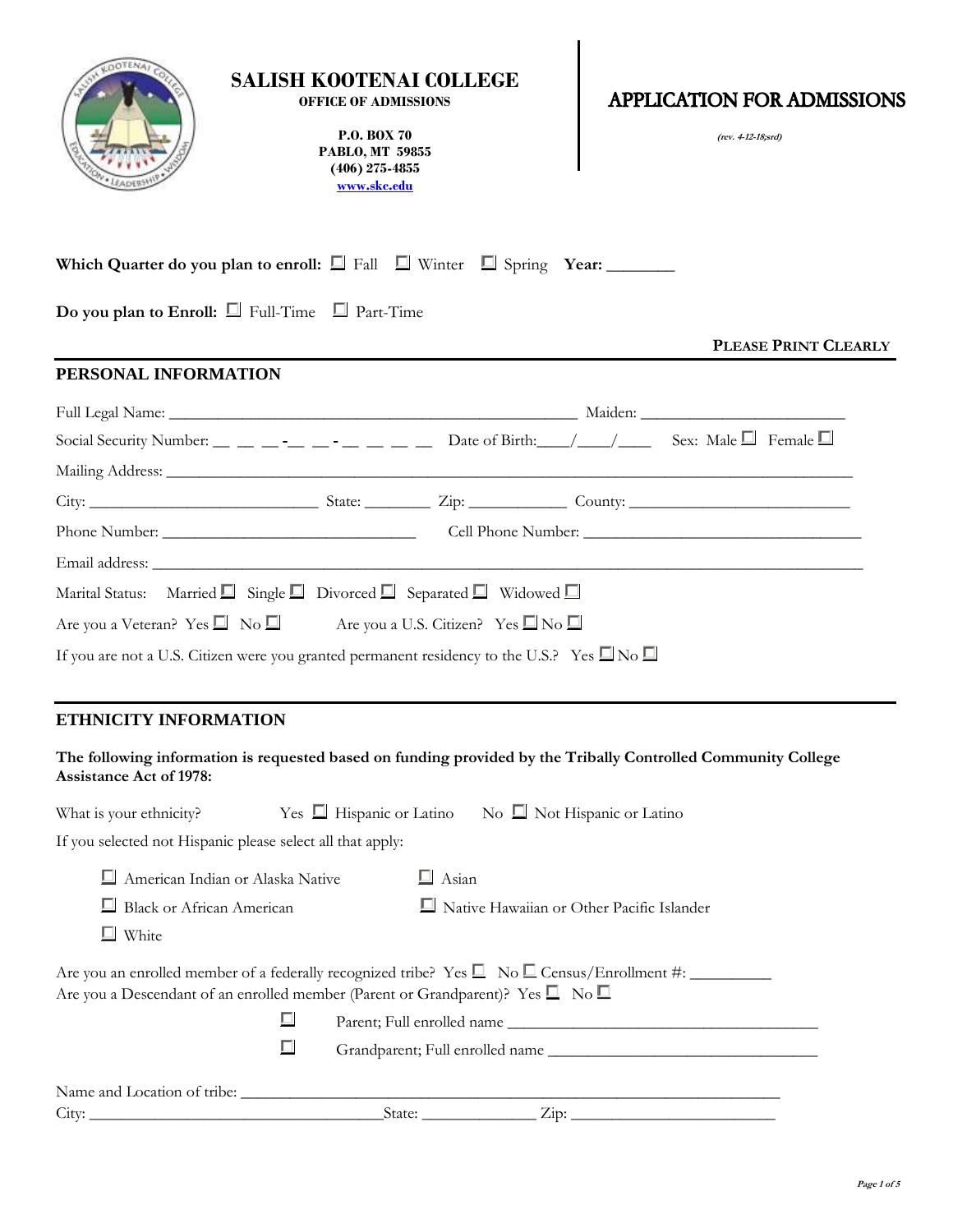# **RESIDENCY INFORMATION**

| 2.          |                                                                 |  |
|-------------|-----------------------------------------------------------------|--|
|             |                                                                 |  |
| 3.          |                                                                 |  |
| 4.          |                                                                 |  |
| 5.          |                                                                 |  |
| 6.          | Property owner in Montana? $\Box$ Yes $\Box$ No County: _______ |  |
| 7.          | Employed in Lake County full time? $\Box$ Yes $\Box$ No         |  |
|             |                                                                 |  |
|             |                                                                 |  |
|             |                                                                 |  |
| $1_{\cdot}$ | B. If No, please complete the following about yourself.         |  |
|             |                                                                 |  |
| 2.          |                                                                 |  |
|             |                                                                 |  |
| 3.          |                                                                 |  |
| 4.          |                                                                 |  |
| 5.          |                                                                 |  |
| 6.          | Property owner in Montana? $\Box$ Yes $\Box$ No County: _______ |  |
| 7.          | Employed in Lake County full time? $\Box$ Yes $\Box$ No         |  |

# **SAFETY & SECURITY** (All applicants must answer these questions)

| <b>1.</b> Have you ever been convicted of a felony (please include instances of deferred sentencing)? Yes $\Box$ No $\Box$ |  |  |  |  |  |  |
|----------------------------------------------------------------------------------------------------------------------------|--|--|--|--|--|--|
|----------------------------------------------------------------------------------------------------------------------------|--|--|--|--|--|--|

*A felony in Montana State Law is defined as a crime for which more than one year in prison may be imposed.*

- **2.** Have you been subjected to court-ordered confinement for threatening or causing physical or emotional injury to persons or property? Yes  $\Box$  No  $\Box$
- **3.** Have you ever been disciplined, suspended from, or placed on probation at any educational institution for non-academic reasons? Yes  $\square$  No  $\square$

*Suspension is defined as a sanction imposed for disciplinary reasons that result in a student leaving school for a fixed time period, less than permanently. Dismissal from a college for disciplinary reasons is defined as a permanent separation from an institution of higher education on the basis of conduct or behavior.*

**4.** Have you ever been required to register as a sexual or violent offender? Yes  $\Box$  No  $\Box$ 

#### **If you answered "yes" to any of the above questions, please provide an explanation with this application. Failure to do so will delay the**

**processing of your application.** An affirmative response to any of these questions will not automatically prevent admission, but you will be asked by the College to provide additional information. A campus committee to ensure campus safety will review this information. Any falsification or omission of data may result in a denial of admission or dismissal. To ensure adequate evaluation of your file, this application and all supporting documentation must be received thirty days before the beginning of your enrollment term. (Please note: this applies to only those who indicate "yes" to any of the above Safety & Security questions)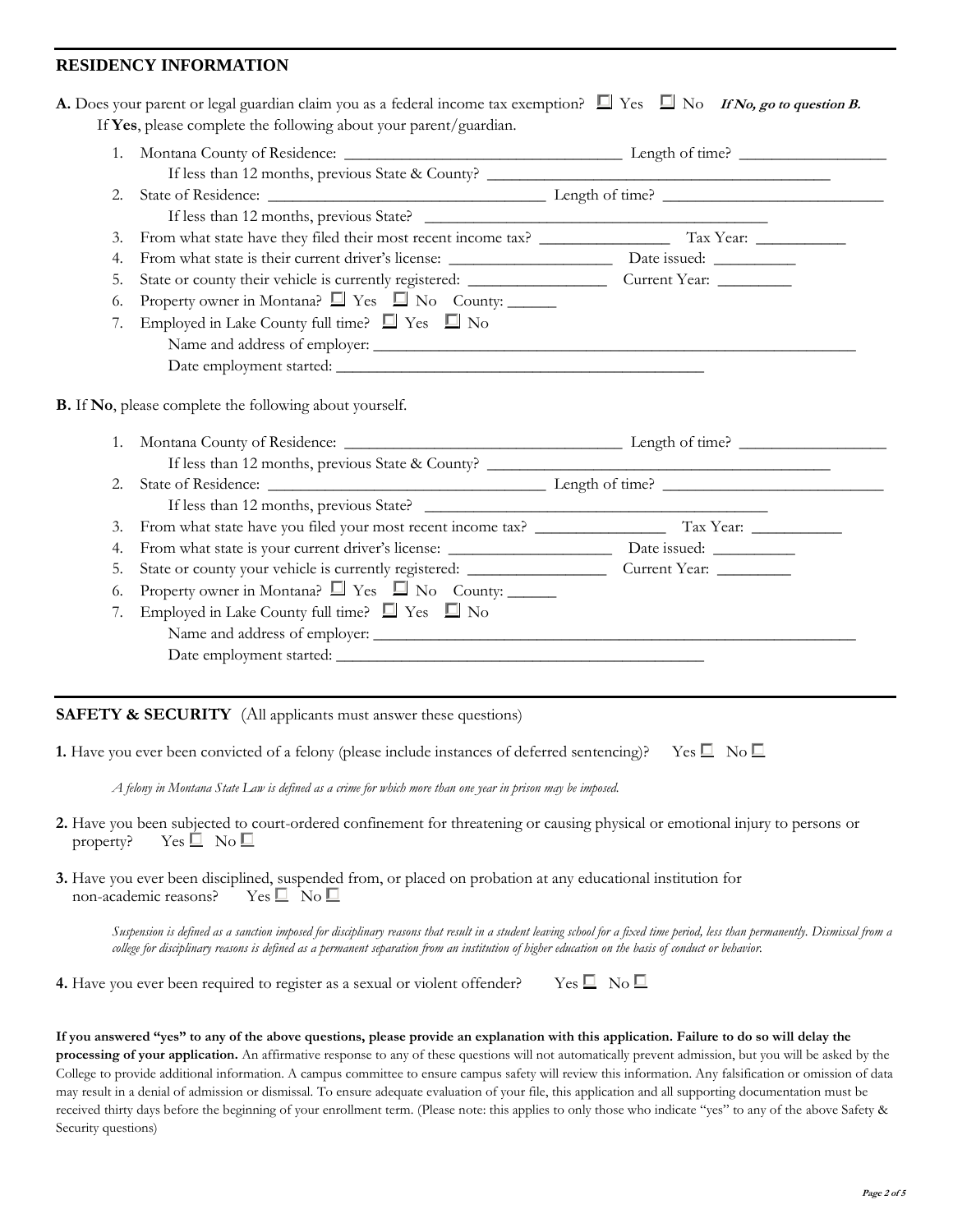## **ACADEMIC HISTORY**

#### **A. High School**

|               | 1. $\Box$ I have graduated       |  |
|---------------|----------------------------------|--|
|               | <b>Or</b>                        |  |
|               | 2. $\Box$ I will be graduating   |  |
|               |                                  |  |
|               |                                  |  |
|               | City/State:                      |  |
| <b>B.</b> GED |                                  |  |
|               | 1. $\Box$ I have received my GED |  |
|               | <sub>Or</sub>                    |  |
|               | 2. $\Box$ I will receive my GED  |  |
|               |                                  |  |
|               |                                  |  |
|               |                                  |  |

# **C. COLLEGE/UNIVERSITY**

1. Have you attended (registered at) another College or University whether credit was earned or not? Yes  $\Box$  No  $\Box$ 

If you have attended (registered at) or are attending another college or university, please provide the following information for each institution. You are required to submit an official transcript for all institutions you have attended.

| ٠ |  |  |
|---|--|--|
|   |  |  |
|   |  |  |
| ٠ |  |  |
|   |  |  |
|   |  |  |
| ٠ |  |  |
|   |  |  |
|   |  |  |
| ٠ |  |  |
|   |  |  |
|   |  |  |

**(If more, attach list)**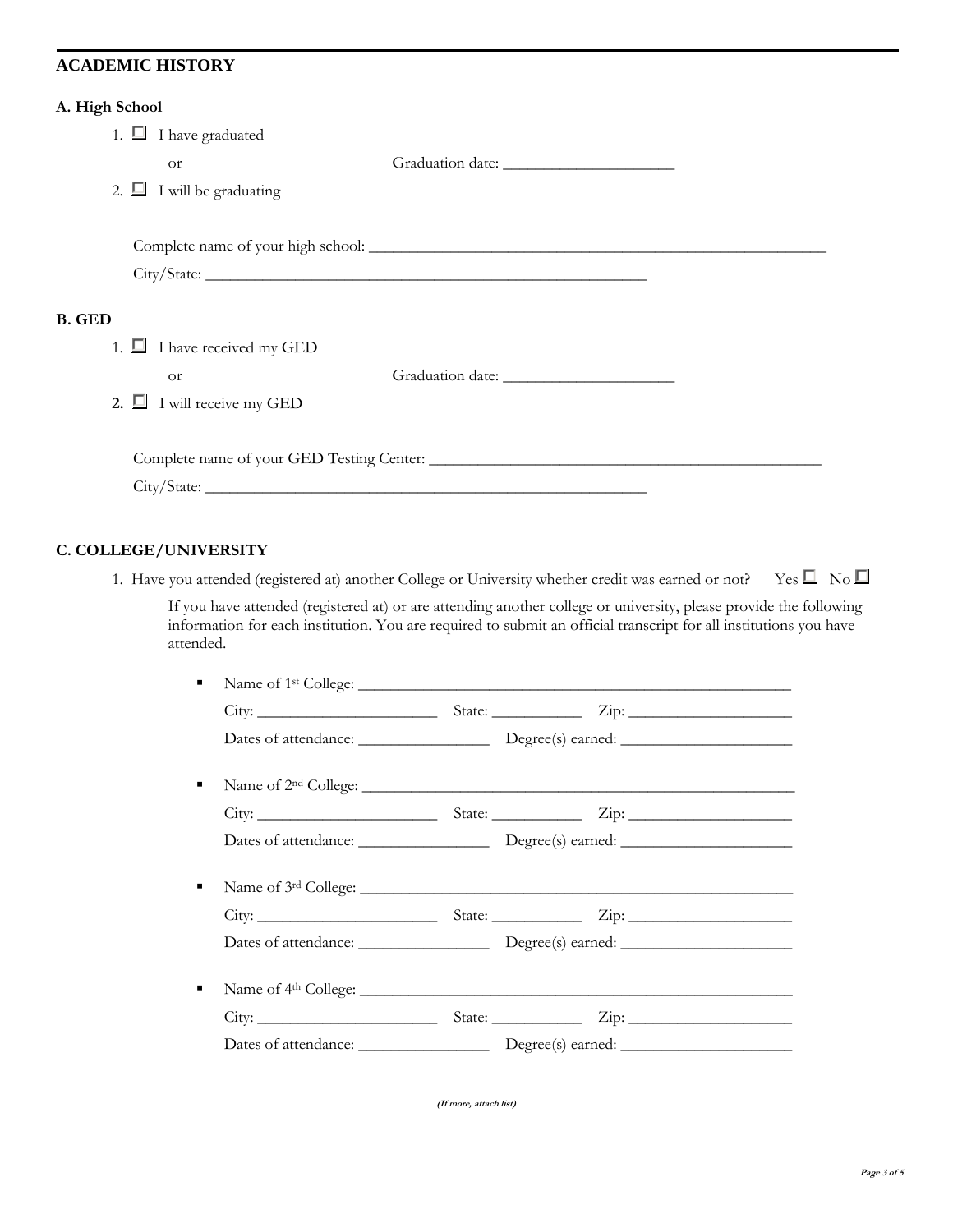# **SURVEY QUESTIONS**

- 1. How well do you speak your tribal language?
	- o Not applicable
	- o None
	- o Basic
	- o Intermediate
	- o Advanced
	- o Fluent
- 2. Is English your primary Language?
	- o Yes
		- o No
- 3. Do you live in a family or community in which a language other than English is the primary language?
	- o Yes
	- o No
- 4. Did/will your parents have a four-year degree by the time you turn/turned 18 years old?
	- o Yes
	- o No
- 5. Do you receive any of the following for your family:
	- $\triangleright$  Food Stamps: o Yes o No
	- > TANF/AFDC:
		- o Yes o No
	- Free/Reduced Meals: o Yes
		- o No
- 6. Are you a Displaced Homemaker? (Learning marketable skills for the first time because of a Divorce or Widowed)
	- o Yes
	- o No
- 7. Is your Primary Residence on or near a reservation (within 60 miles)?
	- o Yes
	- o No
- 8. Which best describes you?
	- o Single with No Children
	- o Single with Dependent Children
	- o Married with No Children
	- o Married with Dependent Children
- 9. Please mark the ONE answer that best fits your CURRENT goal for going to SKC:
	- o Take classes for personal enjoyment
	- o Take classes to increase job skills but NOT earn a degree
	- o Complete a one-year certificate
	- o Complete a two-year Associate degree
	- o Complete an Associate degree AND go on to earn a four-year degree
	- o Earn a Bachelor's degree
	- o Take some classes and then TRANSFER to another college
	- o I am uncertain about completing a degree or certificate
- 10. How much time per week do you plan to be employed while in college?
	- o Not at all
	- o 1-10 hours per week
	- o 11-20 hours per week
	- o 21-40 hours per week
	- o More than 40 hours per week
- 11. Do you speak a Native American Language?
	- o None
	- o Some
	- o Can carry on a conversation
	- o Fluent
- 12. Are you responsible for the care of either of the following?
	- o Not applicable
	- o Children
	- o Elders
- 13. How many family members do you regularly provide care for (including children, elders and other family members)?
	- o None
	- o One to two
	- o Three to four
	- o Five to six
	- o Seven or more
- 14. Which of the following best describes your high school?
	- o Public high school not on a reservation
	- o Public high school on a reservation
	- o Bureau of Indian Affairs high school
	- o Tribal high school
	- o Other